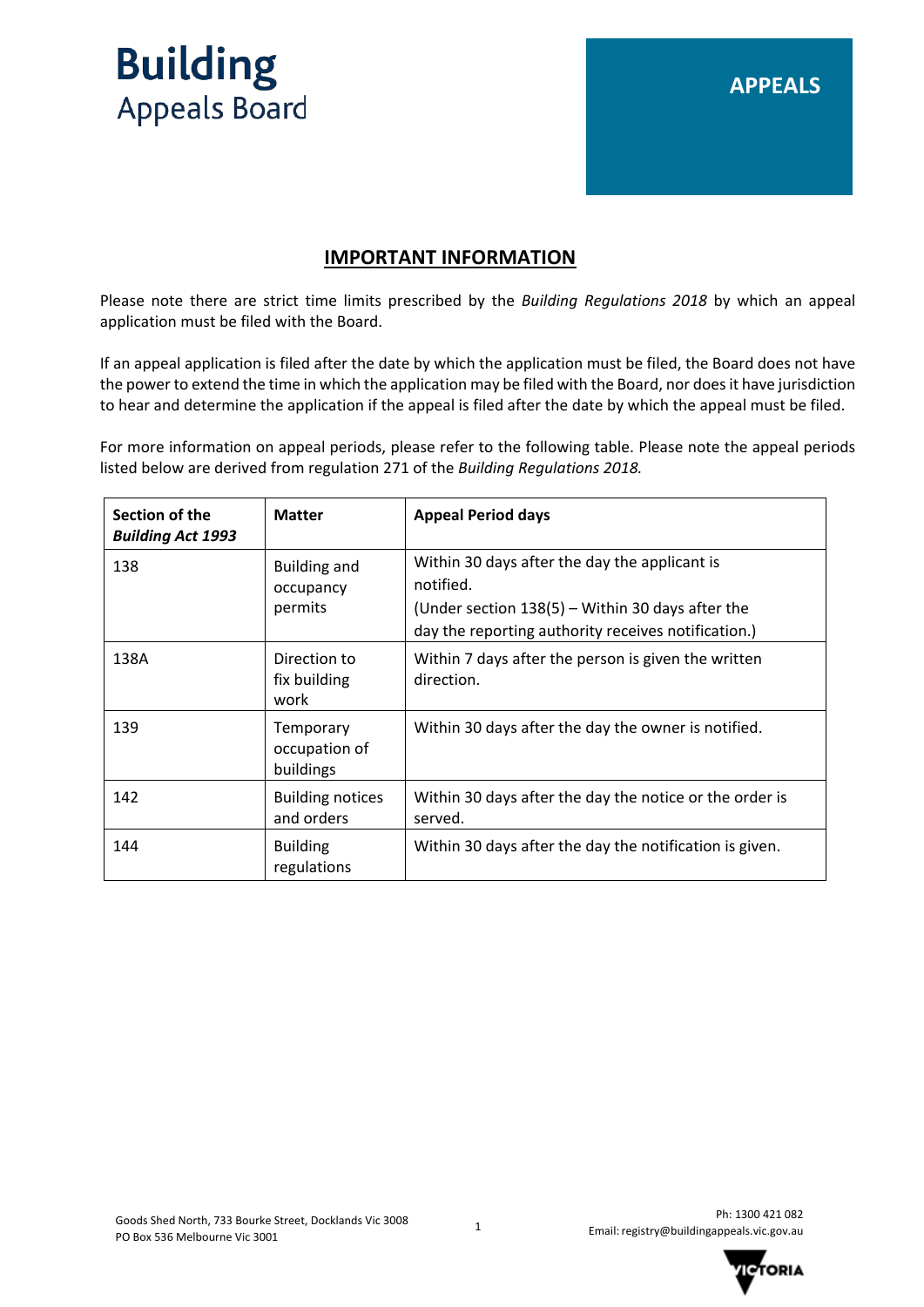# **UNDER SECTION 138, 138A, 139, 142 OR 144 OF THE** *BUILDING ACT 1993*

# **1 SITE DETAILS**

| <b>Address</b>         |         |  |
|------------------------|---------|--|
| <b>Street Address:</b> |         |  |
| Suburb:                |         |  |
| State:                 | P/Code: |  |
| <b>Municipality</b>    |         |  |

**Use of Building**

**Class/classes of building (Go to: [Building classes - Victorian Building Authority\)](https://www.vba.vic.gov.au/building/regulatory-framework/building-classes)** 

**Is the copy of a recent title search (less than three months) for the allotment attached?**

| Yes | Note: If the applicant is a company, a Company Extract must also be provided<br>and must be dated less than three months of the date of the application being<br>lodged. Go to: ASIC Connect. |
|-----|-----------------------------------------------------------------------------------------------------------------------------------------------------------------------------------------------|
| No  | You are required to attach a recent (less than three months) title search for the allotment. Go to: LANDATA®.                                                                                 |

# **2 APPLICANT**

### **Name**

**Company name and ACN (if applicable)**

### **Address**

| Street Address:              |         |         |
|------------------------------|---------|---------|
| Suburb:                      | State:  | P/Code: |
| <b>Phone Business hours:</b> | Mobile: |         |
| Email:                       |         |         |

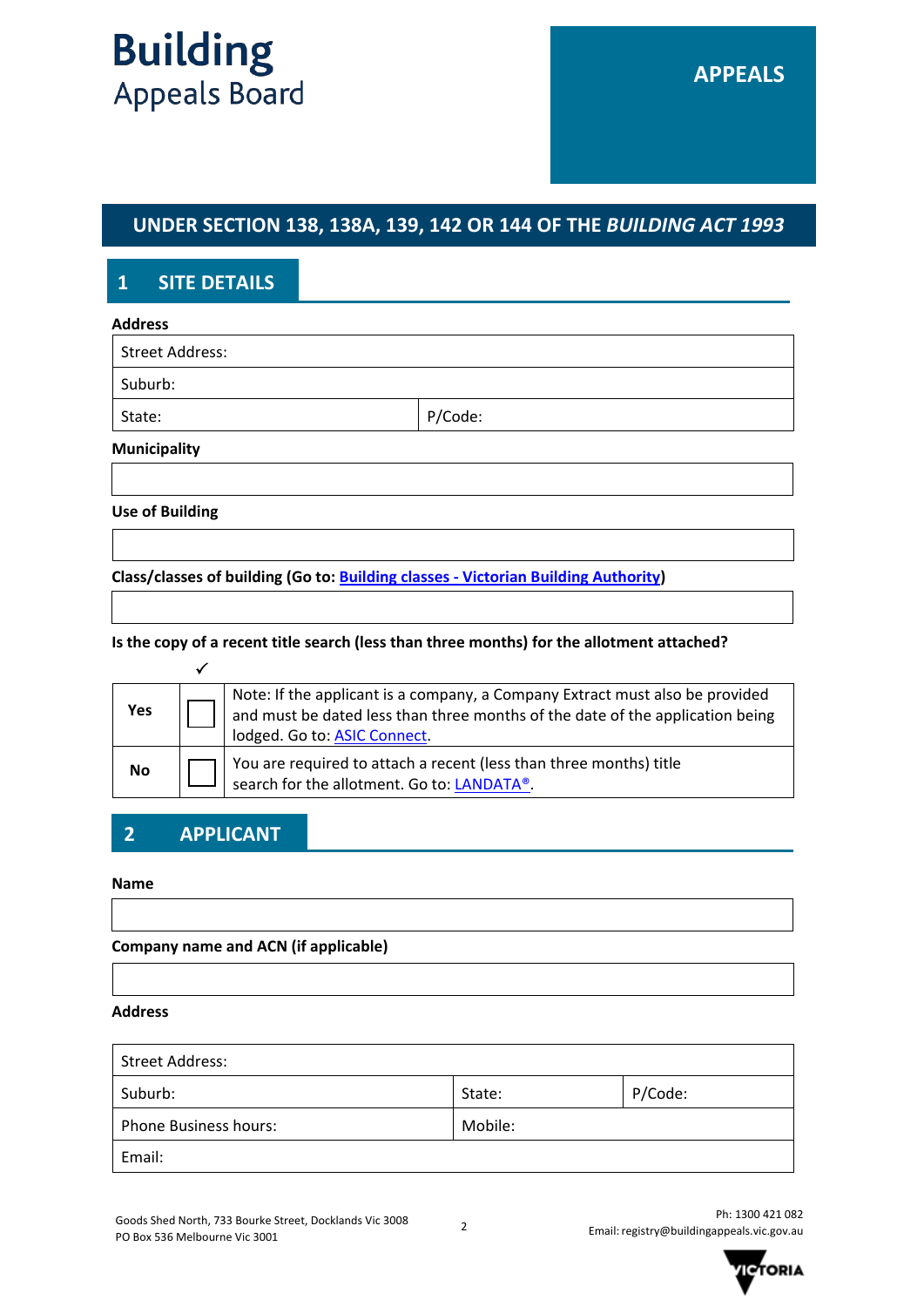



### **Who is the applicant in this application?**

| The applicant is the owner.                                                                                                                   |
|-----------------------------------------------------------------------------------------------------------------------------------------------|
| The applicant is the purchaser of a lot under a contract of sale, which is of a kind referred<br>to in s 9AA(1) of the Sale of Land Act 1962. |
| The applicant is a builder appealing under s 138A of the Building Act 1993 (the Act).                                                         |
| The applicant is a prescribed reporting authority for the purposed of s 138(5) of the Act.                                                    |

**If you are a representative of the applicant, please complete the Authority to Act form on page 10 of this document.** Under section 248(1) of the *Building Act 1993* (the Act)*,* it is an offence for a person to act on behalf of an owner of a building or land for the purpose of making an application unless the person is authorised in writing to do so.

# **3 MANDATORY SERVICE OF DOCUMENTS**

The Act requires that a copy of this application and the attached documents must be served on other parties, namely:

- the decision maker; and
- any other 'party concerned' (this would generally include other people with a direct and immediate interest in the outcome of the application).

Please specify which parties have been served with a copy of this application.

|                | <b>Name</b> | <b>Company/Position title</b> | How<br>served:<br>Email/post |
|----------------|-------------|-------------------------------|------------------------------|
| 1              |             |                               |                              |
| $\overline{2}$ |             |                               |                              |
| 3              |             |                               |                              |
| 4              |             |                               |                              |
| 5              |             |                               |                              |

If some parties have not been served with a copy of this appeal, please outline why they have not been served.

| <b>Name</b> | <b>Company/Position title</b> | Reason for not serving a copy of the<br>appeal on the person |
|-------------|-------------------------------|--------------------------------------------------------------|
|             |                               |                                                              |
|             |                               |                                                              |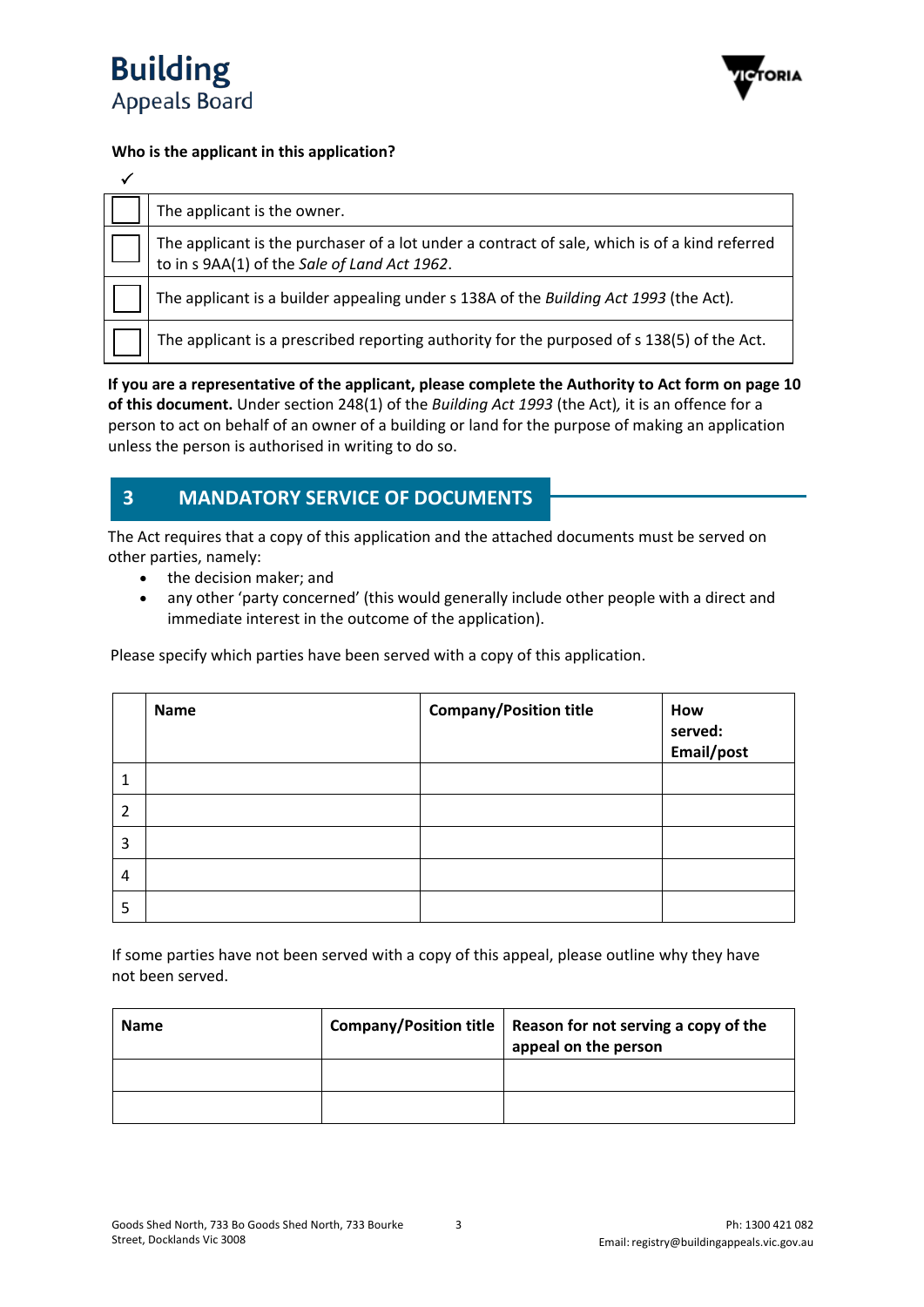

## **4 RESPONDENT**

List the decision maker (that is; the person who made the decision which is being appealed).

#### **Name**

### **Address**

| <b>Street Address:</b>       |         |
|------------------------------|---------|
| Suburb:                      |         |
| State:                       | P/Code: |
| <b>Phone Business hours:</b> | Mobile: |
| Email:                       |         |

# **5 OTHER PARTIES**

### List any other parties in this section

### **Name**

### **Company name and ACN (if applicable)**

### **Address**

| <b>Street Address:</b>       |         |
|------------------------------|---------|
| Suburb:                      |         |
| State:                       | P/Code: |
| <b>Phone Business hours:</b> | Mobile: |
| Email:                       |         |

Note: If there are additional parties, please identify them and their contact details in the document containing the nature, grounds and relief that is required to be filed with this application form.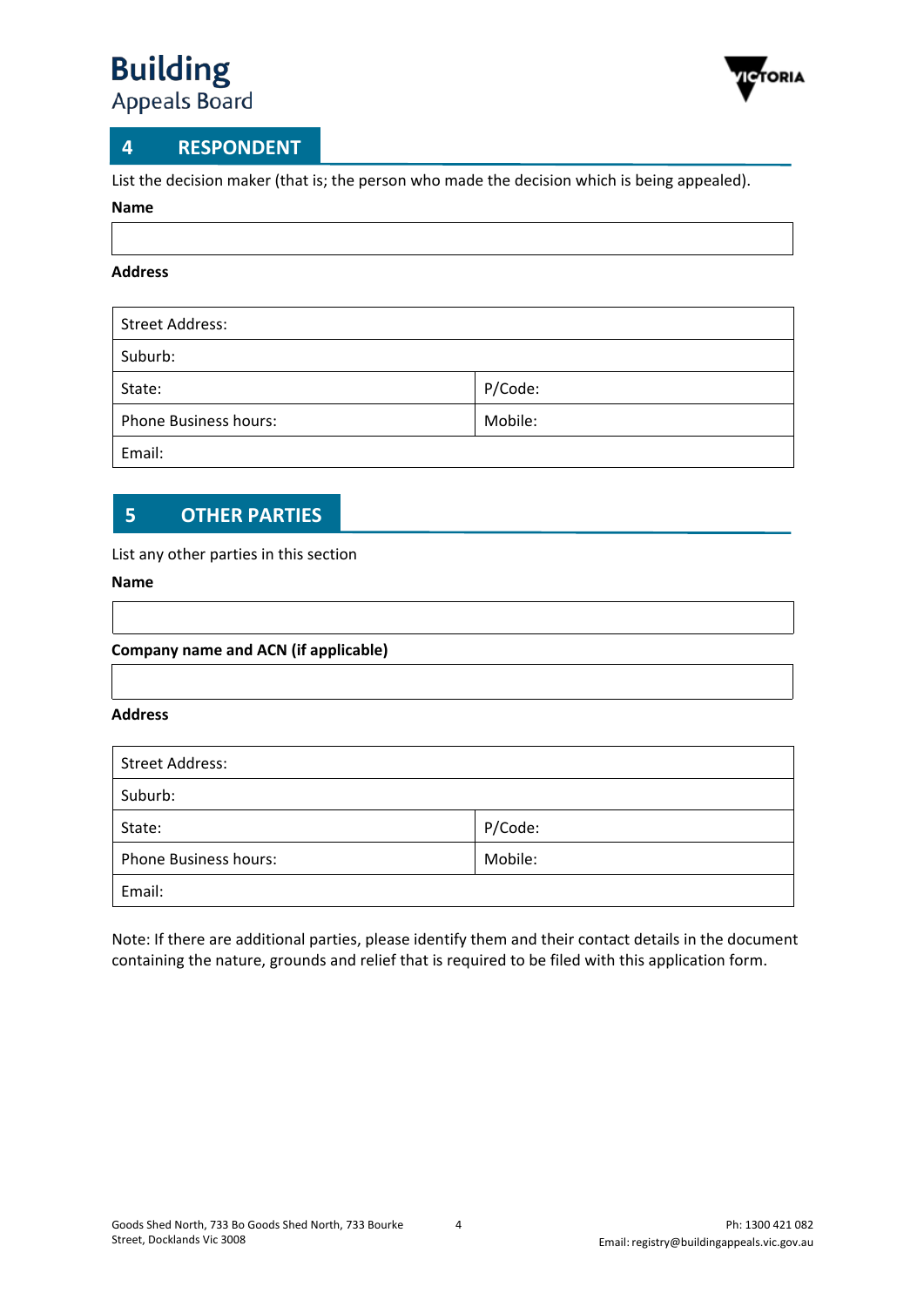

# **6 MANDATORY REQUIREMENTS**

# **6A GENERAL REQUIREMENTS**

You must supply a written submission which addresses the following:

| The Nature of the proceeding              |
|-------------------------------------------|
| What you are appealing?                   |
| The Grounds for commencing the proceeding |
| What are your reasons for the appeal?     |
| <b>The Relief Sought</b>                  |
| What do you want the outcome to be?       |

Please tick to identify if the information required is included in an attachment and supplied with this appeal application.

## **6B DOCUMENTS**

Attach a copy of the decision under appeal and list its details below:

| Date |  |
|------|--|
| From |  |

## **6C SECTION OF THE ACT UNDER APPEAL**

Please refer to Part 10 of the *Building Act 1993* for the Building Appeals Board's jurisdiction and then tick the section and subsection of the Act under appeal (below).

| Section 138 -<br><b>Subsection</b> | <b>Matter</b>                                                                  |
|------------------------------------|--------------------------------------------------------------------------------|
| 138                                | Building and Occupancy Permits (You should appeal under s 144(1)(a) if it is   |
|                                    | an appeal against Council issuing a report and consent refusal in respect of a |
|                                    | report and consent application.)                                               |
| (1)(a)                             | The refusal or deemed refusal of a building or occupancy permit.               |
| (1)(b)                             | The imposition of a condition on a building or occupancy permit other than     |
|                                    | a prescribed condition or a condition required by or under the Act or the      |
|                                    | regulations to be included in the permit.                                      |
| (1)(c)                             | The amendment or cancellation of a building or occupancy permit.               |
| (1)(d)                             | The refusal or deemed refusal of an application to amend or cancel a building  |
|                                    | or occupancy permit.                                                           |

### **SECTION 138 - BUILDING AND OCCUPANCY PERMITS**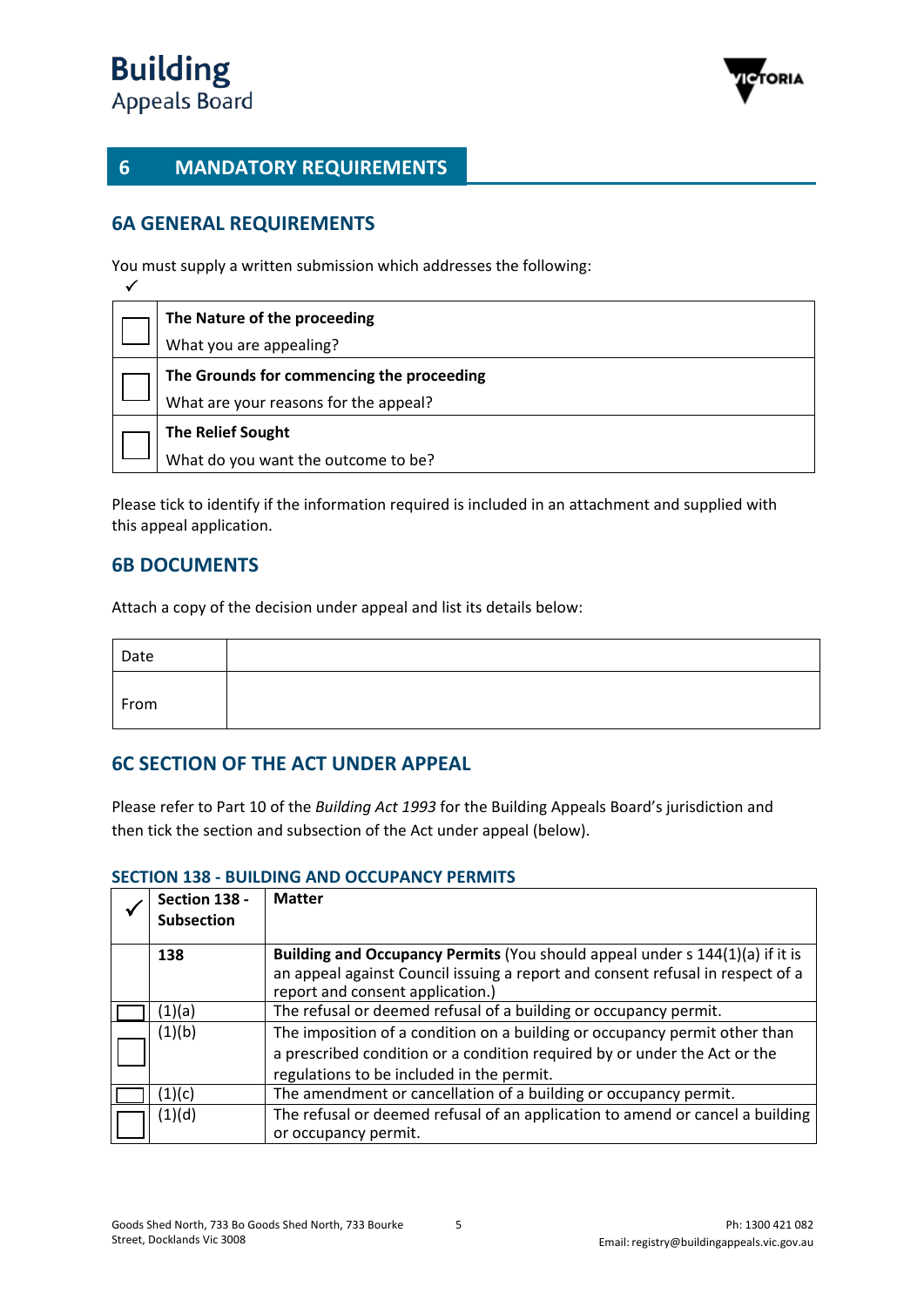

|                                                                          | (1)(e)                                                                               | The failure, within a reasonable time, to decide an application to amend or<br>cancel a building or occupancy permit, if no time is prescribed within which<br>the decision must<br>be made. |  |
|--------------------------------------------------------------------------|--------------------------------------------------------------------------------------|----------------------------------------------------------------------------------------------------------------------------------------------------------------------------------------------|--|
| A requirement of a reporting authority or relevant building surveyor to: |                                                                                      |                                                                                                                                                                                              |  |
|                                                                          | (2)(a)                                                                               | give more information about a building or occupancy permit application.                                                                                                                      |  |
|                                                                          | (2)(b)                                                                               | amend a building or occupancy permit application.                                                                                                                                            |  |
|                                                                          | If a condition of a building or occupancy permit leaves anything to be determined or |                                                                                                                                                                                              |  |
|                                                                          |                                                                                      | approved by a person or body or confers any similar discretion on a person or body:                                                                                                          |  |
|                                                                          | (3)(a)                                                                               | the person or body's failure, within a reasonable time, or refusal to make that                                                                                                              |  |
|                                                                          |                                                                                      | determination, give that approval or exercise that discretion.                                                                                                                               |  |
|                                                                          | (3)(b)                                                                               | that determination or approval or the exercise of that discretion.                                                                                                                           |  |
|                                                                          | (5)                                                                                  | A prescribed reporting authority may appeal against a decision to issue a                                                                                                                    |  |
|                                                                          |                                                                                      | building or occupancy permit that differs from, or fails to implement, the                                                                                                                   |  |
|                                                                          |                                                                                      | authority's recommendations in a report on the application for the permit.                                                                                                                   |  |

### **SECTION 138A - DIRECTIONS TO FIX BUILDING WORK**

| Section of the   Matter<br>Act |                                                                                                                                                 |
|--------------------------------|-------------------------------------------------------------------------------------------------------------------------------------------------|
| 138A                           | A builder may appeal against a decision to give that builder a written direction<br>to fix building work under Division 2 of Part 4 of the Act. |

### **SECTION 139 - TEMPORARY OCCUPATION OF BUILDINGS**

| Section 139 -<br><b>Subsection</b> | <b>Matter</b>                                                                                                                                                                                                   |
|------------------------------------|-----------------------------------------------------------------------------------------------------------------------------------------------------------------------------------------------------------------|
| 139                                | <b>Temporary occupation of buildings</b>                                                                                                                                                                        |
| (a)                                | The refusal of approval under Division 3 of Part 5 to occupy the building on a<br>temporary basis.                                                                                                              |
| (b)                                | The imposition of a condition on an approval under Division 3 of Part 5, other<br>than a prescribed condition or a condition required by or under the Act or the<br>regulations to be included in the approval. |
| (c)                                | The amendment or cancellation of an approval under Division 3 of Part 5.                                                                                                                                        |
| (d)                                | A failure within a reasonable time to decide an application to issue, amend or<br>cancel an approval under Division 3 of Part 5.                                                                                |

### **SECTION 142 - BUILDING NOTICES AND ORDERS**

| Section 142 -<br><b>Subsection</b> | <b>Matter</b>                                                                                                  |
|------------------------------------|----------------------------------------------------------------------------------------------------------------|
| 142(1)                             | <b>Building Notice</b>                                                                                         |
| (1)(a)                             | A decision to serve a building notice on the owner under Division 2 of Part 8 -<br>attach the building notice. |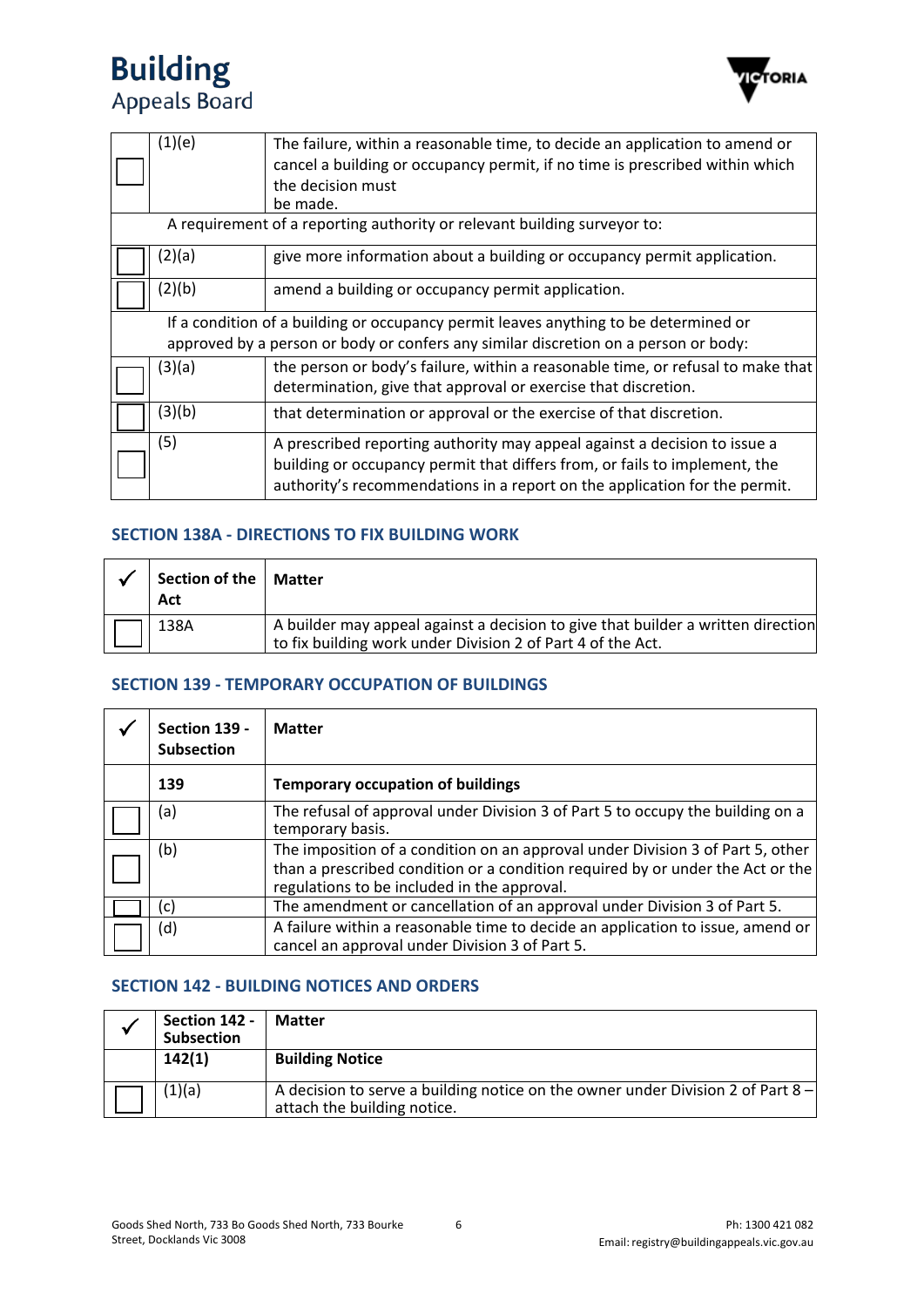

| (1)(b) | The failure within a reasonable time, or refusal, to cancel a building notice on<br>being requested to do so by the owner – attach the building notice, request<br>to cancel and refusal to cancel the building notice (if any). |  |
|--------|----------------------------------------------------------------------------------------------------------------------------------------------------------------------------------------------------------------------------------|--|
| 142(2) | <b>Building Order</b>                                                                                                                                                                                                            |  |
| (2)(a) | The making of a building order under Division 2 of Part $8$ – attach the building<br>order.                                                                                                                                      |  |
| (2)(b) | The imposition of any condition in that order – attach the building order and<br>specify the condition in the building order.                                                                                                    |  |
| (2)(c) | A refusal to amend or cancel that order - attach the building order and the<br>request to cancel or amend and the refusal to cancel the building order.                                                                          |  |
| (2)(d) | A failure, within a reasonable time, to amend or cancel that order – attach<br>the building order and the request to amend or cancel the building order.                                                                         |  |
| (2)(e) | A requirement under Division 3 of Part 8 that the building order be fully<br>complied with - attach the building order.                                                                                                          |  |
| 142(3) | <b>Emergency Order</b>                                                                                                                                                                                                           |  |
| (3)(a) | A refusal of the municipal building surveyor to cancel an emergency order<br>under Division 1 of Part $8$ – attach the emergency order and the refusal from<br>the municipal building surveyor.                                  |  |
| (3)(b) | A failure, within a reasonable time, to cancel that order $-$ attach the<br>emergency order and the request to cancel.                                                                                                           |  |

### **SECTION 144 - BUILDING REGULATIONS**

| Section 144 -<br><b>Subsection</b> | <b>Matter</b>                                                                                                                                                                          |  |
|------------------------------------|----------------------------------------------------------------------------------------------------------------------------------------------------------------------------------------|--|
| 144(1)                             | <b>Building Regulations</b>                                                                                                                                                            |  |
| against:                           | If the building regulations leave a matter to be determined or approved by a person or body<br>or confer a similar discretion on a person or body (e.g. report and consent), an appeal |  |
| (1)(a)                             | that determination or approval or the exercise of that discretion; or                                                                                                                  |  |
| (1)(b)                             | the failure, within a reasonable time, or refusal to make that determination,<br>give that approval or exercise that discretion.                                                       |  |
| 144(2)                             | Date of construction of swimming pool                                                                                                                                                  |  |
| (2)                                | A determination by the relevant council of the date of construction of the<br>swimming pool.                                                                                           |  |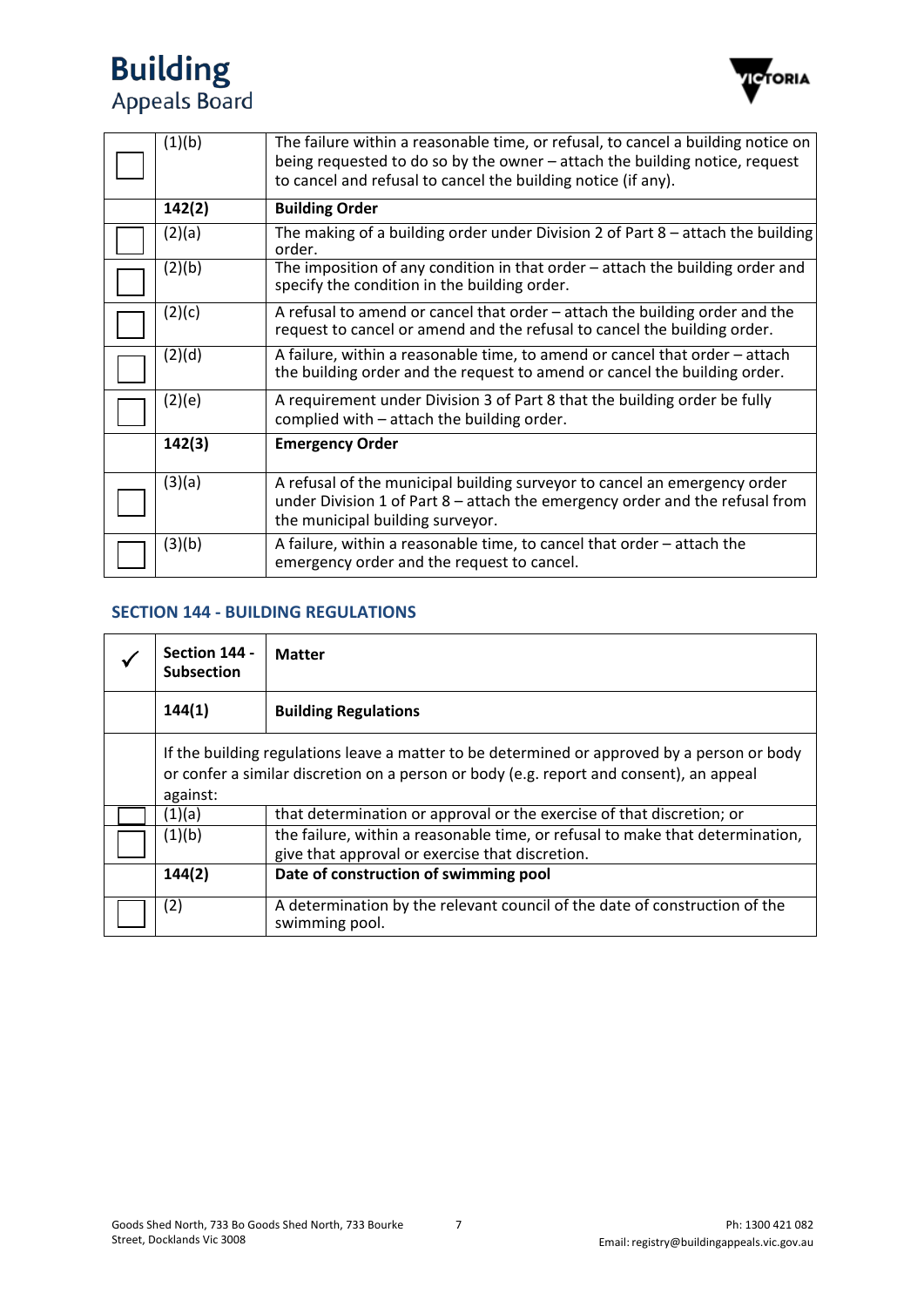

# **7 FEES / PAYMENT**

A separate fee is to be paid for each matter under appeal.

The fees are outlined at [Forms & fees | Building Appeals Board.](https://www.buildingappeals.vic.gov.au/how-to-apply/forms-and-fees)

- Always refer to the current prescribed fee schedule for appeal application costs prior to submitting your application.
- Complete the [Payment Details Form.](https://www.buildingappeals.vic.gov.au/__data/assets/pdf_file/0010/48268/Payment-Form.pdf)

Please indicate your total fee amount payable for this application.

### **Total Amount**

\$

## **8 HEARING DETAILS**

Please indicate below if you prefer to have your application heard via a written submission or a hearing (in-person or remotely via videoconferencing technology).

| would prefer the Board to make its determination based on written submissions.                                                      |
|-------------------------------------------------------------------------------------------------------------------------------------|
| I would prefer the Board to make its determination following a hearing (in-person or<br>remotely via videoconferencing technology). |

The Board will determine whether it is appropriate to:

• refrain from having a hearing and make its determination based on the written submissions of the parties.

If there is a hearing, you will be given a minimum of seven (7) days' notice of your appeal hearing date. It is expected that you will be ready to proceed on that day. Parties to the appeal may attend and/or be represented at the hearing.

If a person provides information or documentation to the Board, the person must also provide the same information or documentation to all of the other parties to the proceeding.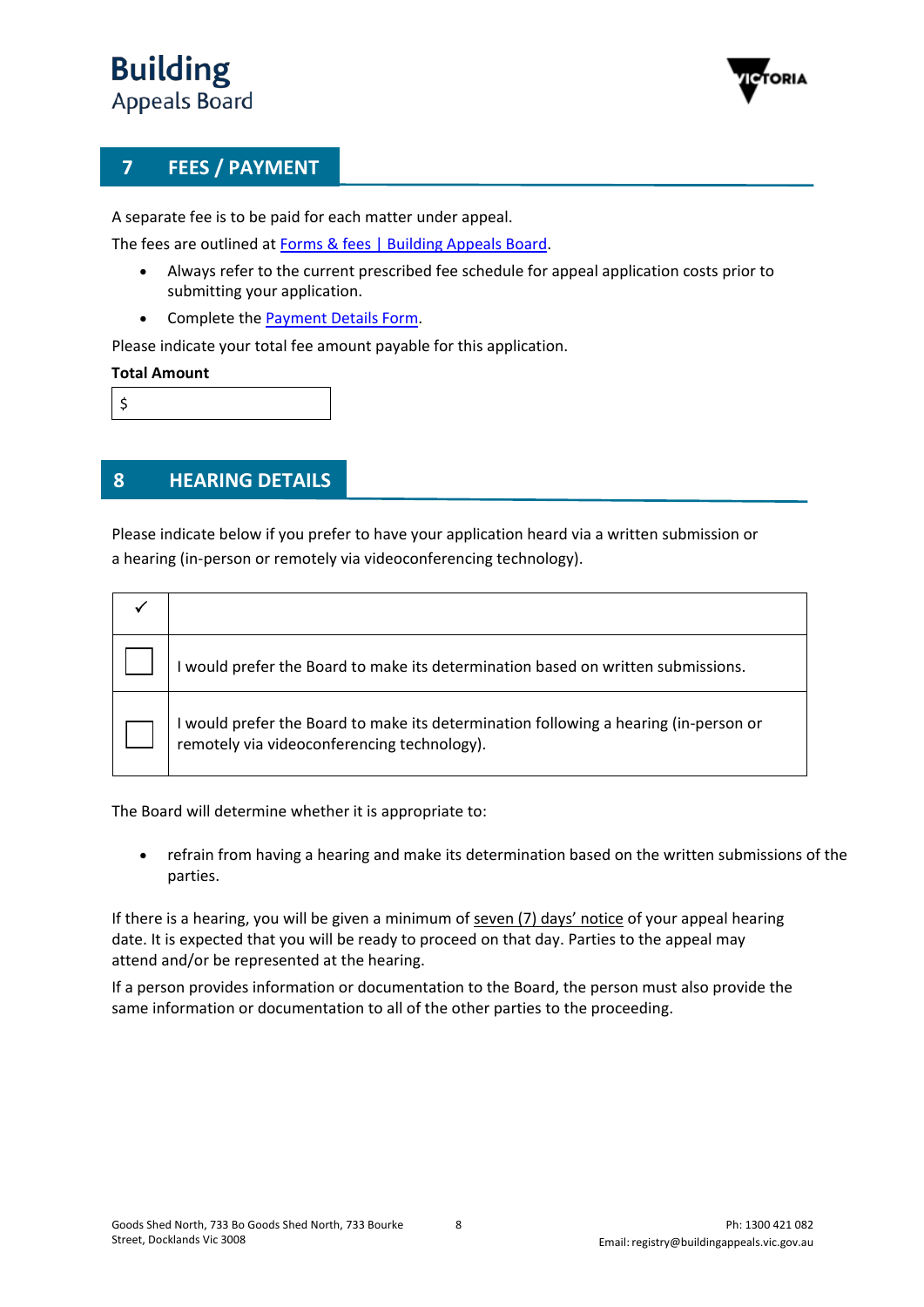

# **9 FAST TRACK**

If you are seeking a fast track appeal hearing, you must complete the Application for a Fast Track Appeal form, which is available at [Appeal applications | Building Appeals Board](https://www.buildingappeals.vic.gov.au/how-to-apply/appeal-applications) and pay the prescribed application fee. Only a party to an appeal proceeding can apply.

# **10 APPEAL PERIODS**

Tick appropriate appeal period for your application:

| ✓ | <b>Section</b><br>of Act | <b>Matter</b>                            | <b>Appeal Period days</b>                                                                                                                                                |
|---|--------------------------|------------------------------------------|--------------------------------------------------------------------------------------------------------------------------------------------------------------------------|
|   | 138                      | <b>Building and</b><br>occupancy permits | Within 30 days after the day the applicant<br>is notified.<br>(Under section 138(5) - Within 30 days after<br>the day the reporting authority receives<br>notification.) |
|   | 138A                     | Direction to fix<br>building work        | Within 7 days after the person is given the written<br>direction.                                                                                                        |
|   | 139                      | Temporary<br>occupation of<br>buildings  | Within 30 days after the day the owner is notified.                                                                                                                      |
|   | 142                      | Building notices and<br>orders           | Within 30 days after the day the notice or the order<br>is served.                                                                                                       |
|   | 144                      | <b>Building regulations</b>              | Within 30 days after the day the notification is<br>given.                                                                                                               |

## **11 DECLARATION AND SIGNATURE**

I understand that, under section 248(1) of the *Building Act 1993* (the Act)*,* it is an offence for a person to act on behalf of an owner of a building or land for the purpose of making an application unless the person is authorised in writing to do so.

I acknowledge that it is an offence to knowingly make any false or misleading statement or provide any false or misleading information to the Building Appeals Board in relation to an application (s 246 of the Act).

## **SIGNATURE:**

**DATE:**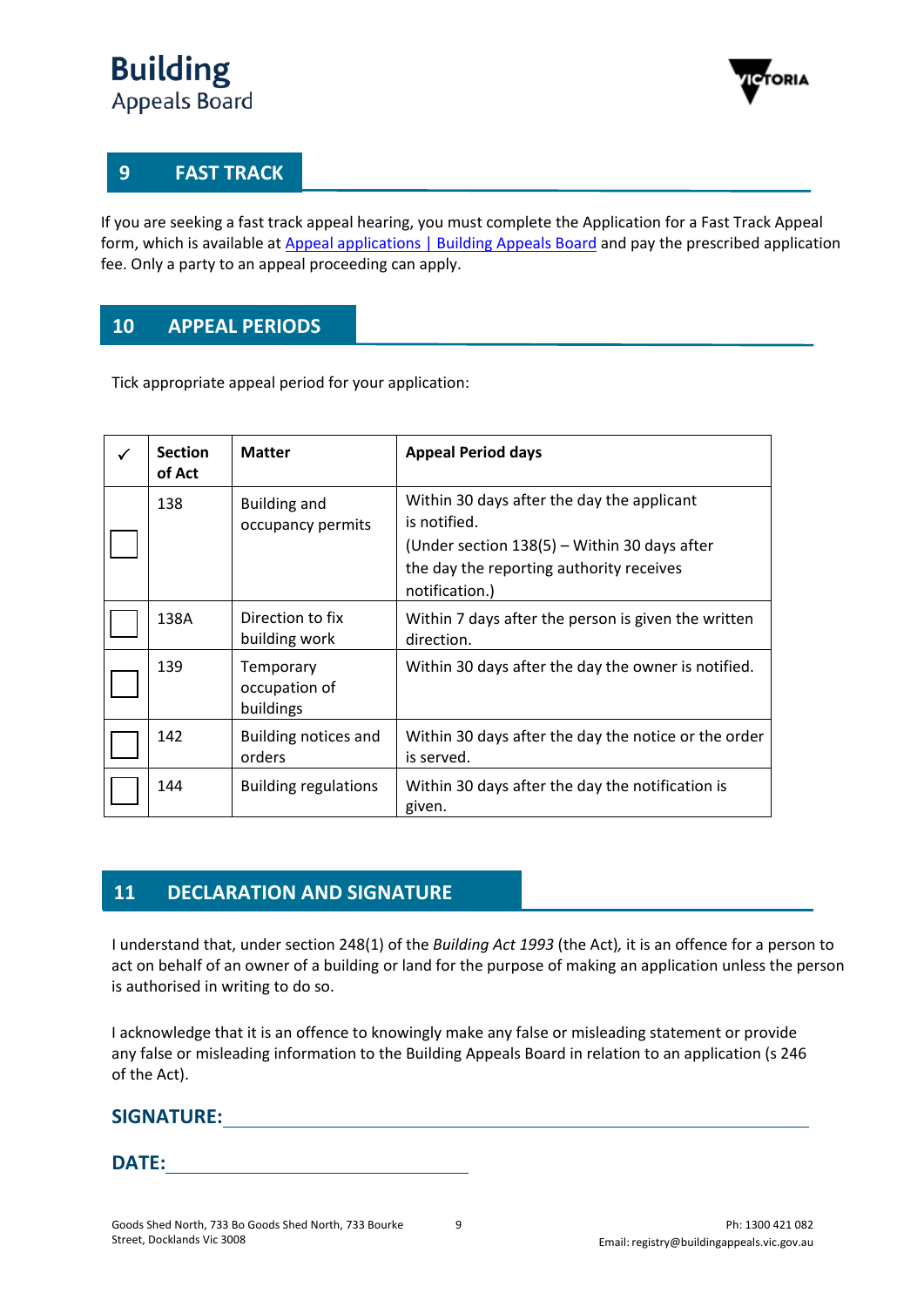



# **AUTHORITY TO ACT FORM**

### **1 OWNER/S DETAILS**

#### **Name of first owner**

### **Company Name and ACN (if applicable)**

#### **Address**

| <b>Street Address:</b>       |            |  |
|------------------------------|------------|--|
| Suburb:                      |            |  |
| State:                       | Post Code: |  |
| <b>Phone Business hours:</b> | Mobile:    |  |
| Email:                       |            |  |

#### **Name of second owner (if the appeal is also made on behalf of a second owner)**

### **Company Name and ACN (if applicable)**

#### **Address**

| <b>Street Address:</b>       |            |  |
|------------------------------|------------|--|
| Suburb:                      |            |  |
| State:                       | Post Code: |  |
| <b>Phone Business hours:</b> | Mobile:    |  |
| Email:                       |            |  |

### **2 SITE DETAILS**

### **Address (please note a copy of title search/contract of sale is required to confirm ownership of the land/building)**

| Street Address: |            |
|-----------------|------------|
| Suburb:         |            |
| State:          | Post Code: |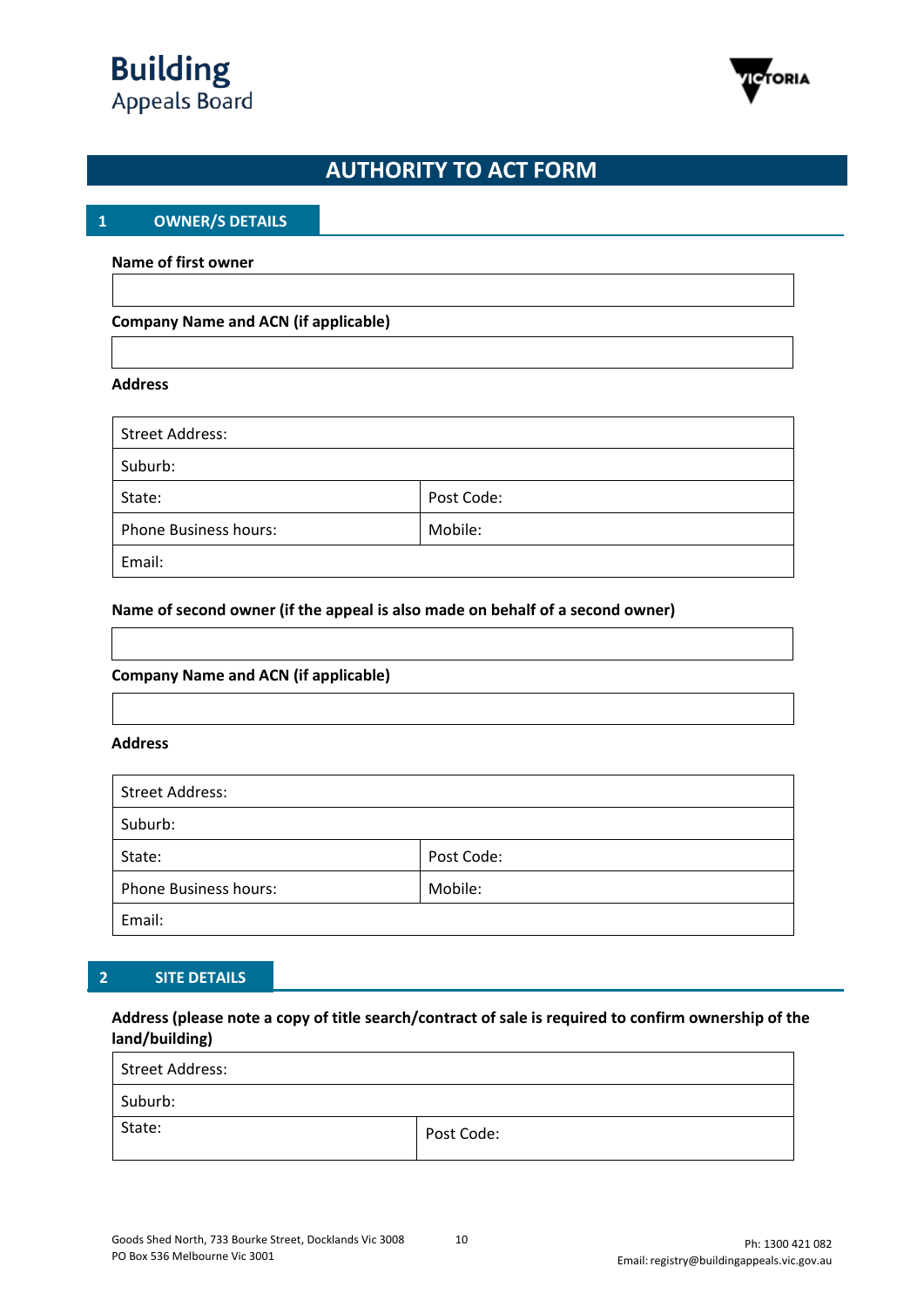

#### **3 SIGNATURE OF OWNER/S**



### **DECLARATION**

I confirm I am the owner of the above site and I authorise the following person(s) to act on my behalf:

**Name of person or representative**:

I also acknowledge that it is an offence to knowingly make any false or misleading statement or provide any false or misleading information to the Building Appeals Board in relation to an application (section 246 of the *Building Act 1993*).

| SIGNATURE OF FIRST OWNER: New York State State State State State State State State State State State State State State State State State State State State State State State State State State State State State State State S |
|--------------------------------------------------------------------------------------------------------------------------------------------------------------------------------------------------------------------------------|
|                                                                                                                                                                                                                                |
| <b>PRINT NAME:</b><br><u> 1989 - Johann Stein, marwolaethau a bhann an t-Amhain an t-Amhain an t-Amhain an t-Amhain an t-Amhain an t-A</u>                                                                                     |
|                                                                                                                                                                                                                                |
| <b>DATE:</b><br><u> 1989 - Andrea Station, amerikansk politik (</u>                                                                                                                                                            |
|                                                                                                                                                                                                                                |
|                                                                                                                                                                                                                                |
|                                                                                                                                                                                                                                |
| (If the appeal is also made on behalf of a second person)                                                                                                                                                                      |
|                                                                                                                                                                                                                                |
|                                                                                                                                                                                                                                |
|                                                                                                                                                                                                                                |

**DATE:**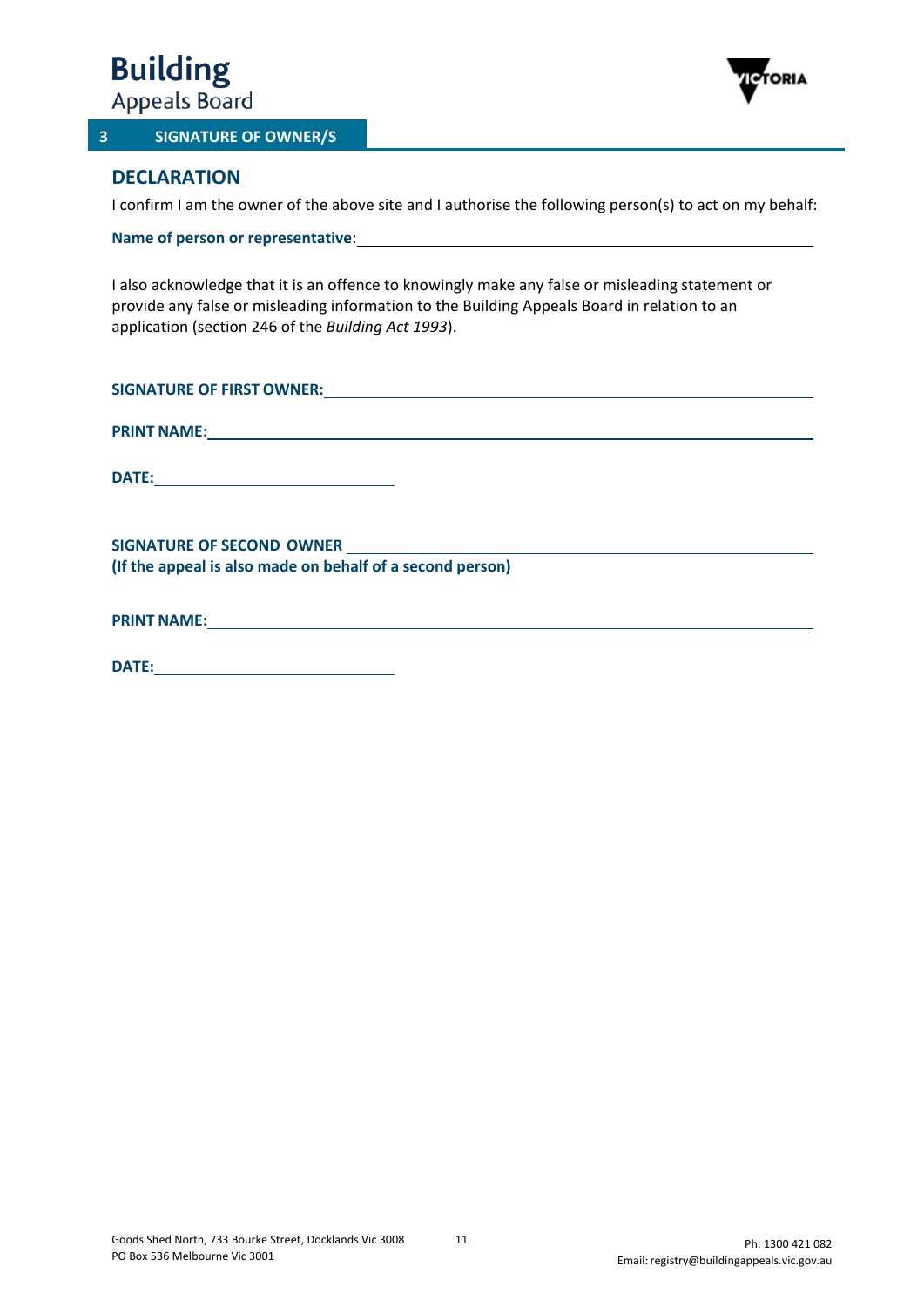

# **APPLICATION CHECKLIST**

Use this checklist to ensure all your required documents are submitted. If all the required information is not provided at the time of submission your application may not proceed.

| <b>1 SITE DETAILS</b>                                                                                                                                |  |
|------------------------------------------------------------------------------------------------------------------------------------------------------|--|
| A copy of a recent title search (less than three months) for the allotment is<br>attached.                                                           |  |
| 2 APPLICANT                                                                                                                                          |  |
| If the applicant has appointed another person to act on their behalf, the<br>'Authority to Act' Form has been completed and signed by the applicant. |  |
| <b>3 MANDATORY SERVICE OF DOCUMENTS</b>                                                                                                              |  |
| A copy of this application form and supporting material that has been filed<br>with that application has been served on the other parties.           |  |
| <b>4 RESPONDENT</b>                                                                                                                                  |  |
| The details of the respondent (that is; the decision maker) are accurate.                                                                            |  |
| <b>5 OTHER PARTIES</b>                                                                                                                               |  |
| The details of the other parties are accurate.                                                                                                       |  |
| <b>6 MANDATORY REQUIREMENTS</b>                                                                                                                      |  |
| A written submission has been supplied addressing the Nature, Grounds and<br>Relief sought.                                                          |  |
| A copy of the decision under appeal has been provided.                                                                                               |  |
| The appropriate section of the Building Act 1993 (the Act) that your appeal<br>relates to has been identified.                                       |  |
| Evidence in support of your application has been provided (for example;<br>drawings, photographs, plans or expert reports).                          |  |
| <b>7 FEES/PAYMENT</b>                                                                                                                                |  |
| Total fee amount payable for this application is identified.                                                                                         |  |
| Payment Details Form has been completed and is attached.                                                                                             |  |
| <b>8 HEARING DETAILS</b>                                                                                                                             |  |
| Preference to have your application determined via a written submission or<br>that a hearing is conducted by the Board has been identified.          |  |